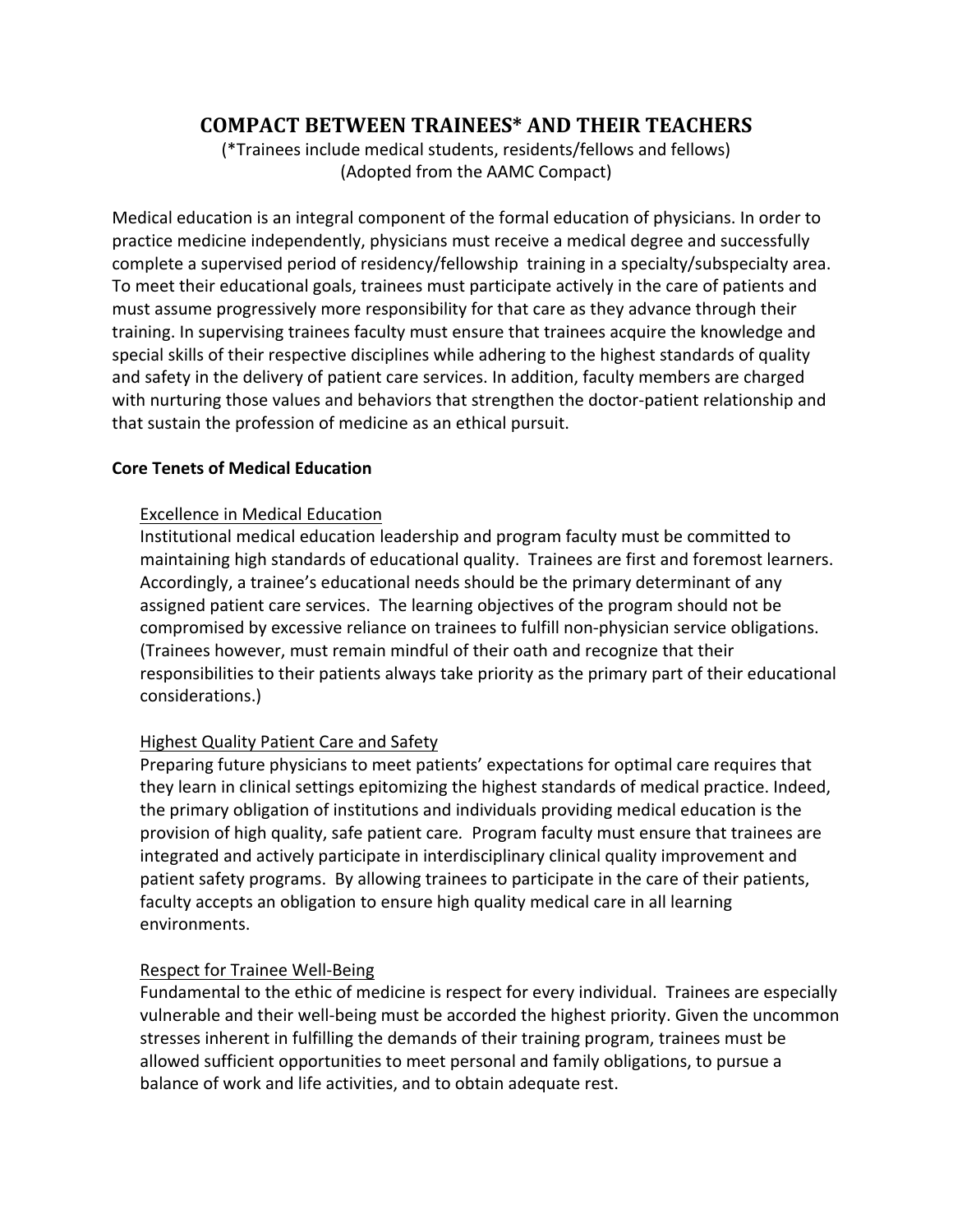#### **Commitments of Faculty**

1. As role models for our trainees, we will maintain the highest standards of care, respect the needs and expectations of patients, and embrace the contributions of all members of the healthcare team.

2. We pledge our utmost effort to ensure that all components of the educational program for trainees are of high quality, including our own contributions as teachers.

3. In fulfilling our responsibility to nurture both the intellectual and the personal development of trainees, we commit to fostering academic excellence, exemplary professionalism, cultural sensitivity, and a commitment to maintaining competence through life-long learning.

4. We will demonstrate respect for all trainees, without regard to gender, race, national origin, religion, disability or sexual orientation; and we will cultivate a culture of tolerance among the entire staff.

5. We will do our utmost to ensure that trainees have opportunities to participate in patient care activities of sufficient variety and with sufficient frequency to achieve the competencies required by their chosen discipline. We also will do our utmost to ensure that trainees are not assigned excessive clinical responsibilities and are not overburdened with services of little or no educational value. The learning objectives of the *educational* program *will* be accomplished through an appropriate blend of supervised patient care responsibilities, clinical teaching, and didactic educational events and will not be compromised by excessive reliance on trainees to fulfill non-physician service obligations.

6. In fulfilling the essential responsibility we have to our patients, we will ensure that trainees receive appropriate supervision for all of the care they provide during their training. In the clinical learning environment, each patient will have an identifiable, appropriately-credentialed and privileged attending physician who is ultimately responsible for that patient's care. We will provide trainees with opportunities to exercise graded, progressive responsibility for the care of patients, so that they can learn how to practice medicine and recognize when, and under what circumstances, they should seek assistance from colleagues. Faculty members functioning as supervising physicians will delegate portions of care to trainees based on the needs of the patient and the skills of the trainee.

7. We will do our utmost to prepare trainees to function effectively as members of healthcare teams. We will provide an environment that maximizes effective communication and the opportunity for trainees to work as members of effective interprofessional teams that are appropriate to the delivery of patient care.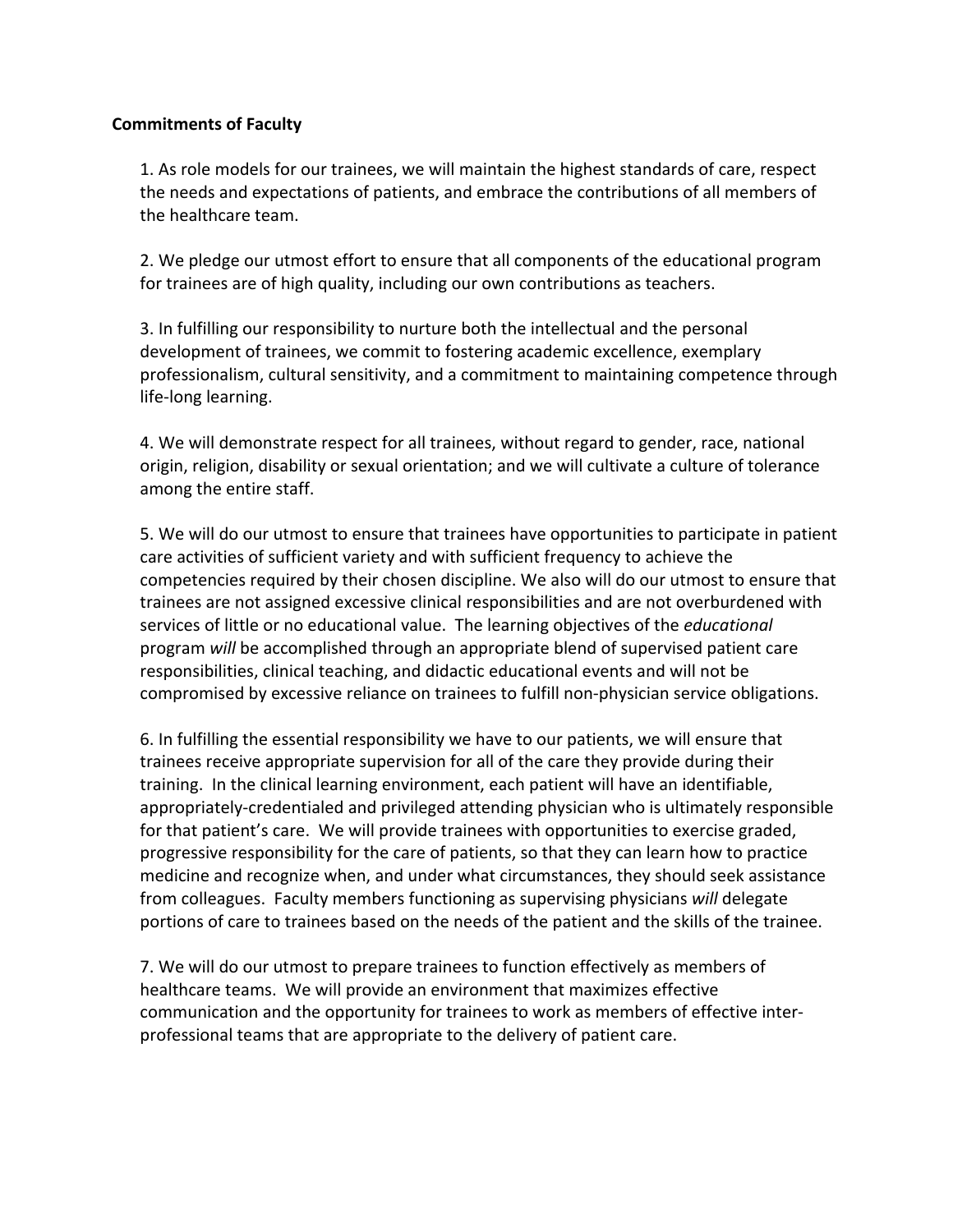8. We will evaluate each trainee's performance on a regular basis, provide appropriate verbal and written feedback, and document achievement of the competencies required to meet all educational objectives.

9. We will ensure that trainees have opportunities to partake in required conferences, seminars and other non-patient care learning experiences and that they have sufficient time to pursue the independent, self-directed learning essential for acquiring the knowledge, skills, attitudes, and behaviors required for entering residency and subsequent independent practice.

10. We will ensure a culture of patient safety and professionalism by educating our faculty members and our trainees' concerning the personal responsibility of physicians to appear for duty appropriately rested and fit so that they may provide the services required by their patients. 

## **Commitments of Trainees**

1. We acknowledge our fundamental obligation is to place our patients' welfare uppermost; quality health care and patient safety will always be our prime objectives.

2. We pledge our utmost effort to acquire the knowledge, clinical skills, attitudes and behaviors required to fulfill all objectives of the educational program and to achieve the competencies deemed appropriate for our chosen discipline.

3. We embrace the professional values of honesty, compassion, integrity, and dependability.

4. We will adhere to the highest standards of the medical profession and pledge to conduct ourselves accordingly in all of our interactions. We will demonstrate respect for all patients and members of the health care team without regard to gender, race, national origin, religion, economic status, disability or sexual orientation.

5. As trainees we learn most from being involved in the direct care of patients and from the guidance of faculty and other members of the healthcare team. We understand the need for faculty to supervise all of our interactions with patients.

6. We accept our obligation to secure direct assistance from faculty or appropriately experienced residents/fellows whenever we are confronted with high-risk situations or with clinical decisions that exceed our confidence or skill to handle alone.

7. We welcome candid and constructive feedback from faculty and all others who observe our performance, recognizing that objective assessments are indispensable guides to improving our skills as physicians.